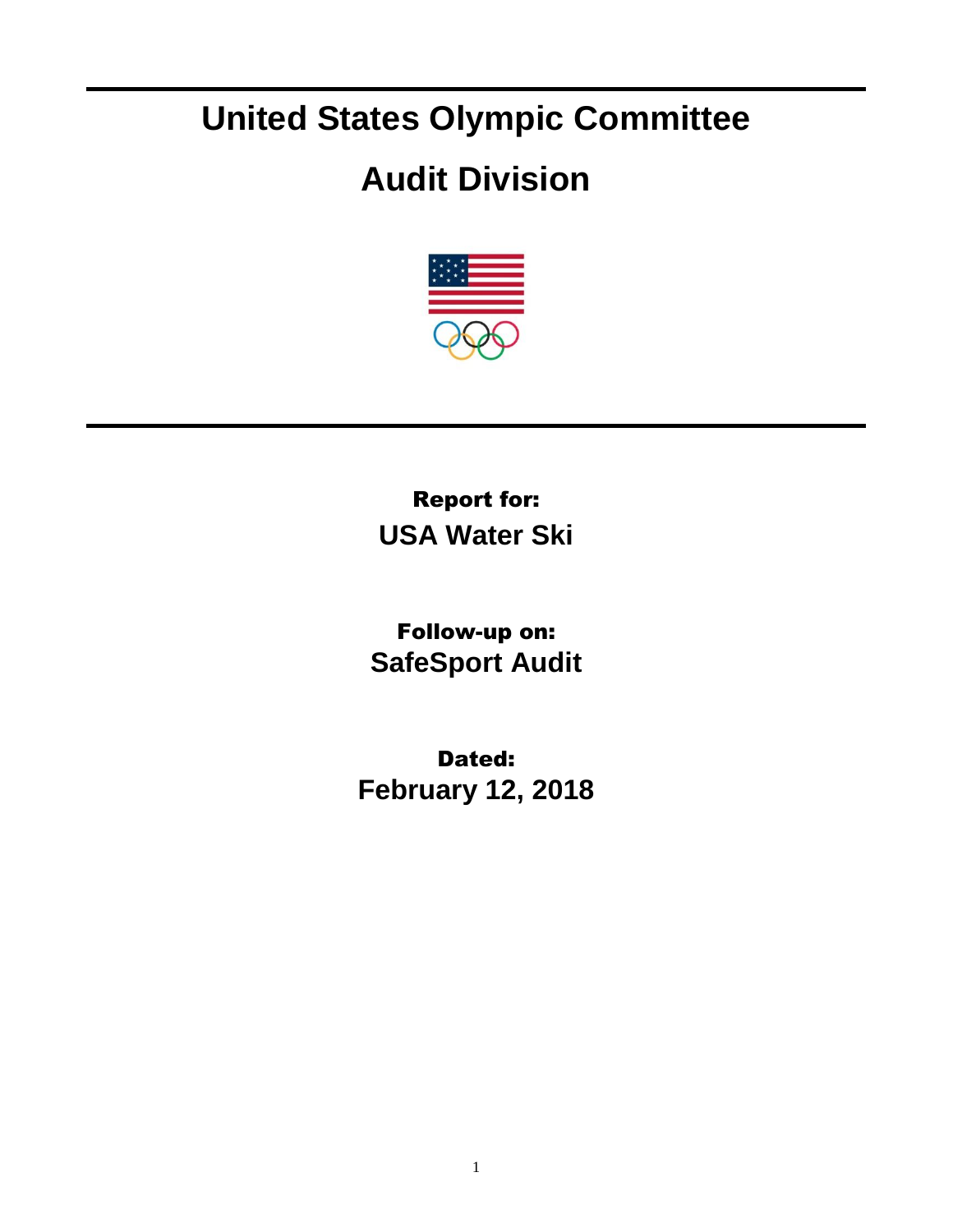UNITED STATES OLYMPIC COMMITTEE 1 Olympic Plaza Colorado Springs, CO 80909



February 12, 2018

Bob Crowley Executive Director USA Water Ski

Dear Bob,

During the second and third quarter of 2017, Baker Tilly Virchow Krause (Baker Tilly) performed a SafeSport audit of USA Water Ski (Water Ski). The purpose of the follow-up review is to report on the status of recommendations from the SafeSport audit of Water Ski dated October 2017. Our methodology was limited to communication with the Water Ski and a review of various policies provided by the organization. The Audit Division did not perform additional audit work to verify action was taken. However, SafeSport will be tested during the routine audit process going forward.

The review found that the recommendations were implemented and are considered closed. Water Ski was prompt to implement the recommendations in the SafeSport audit.

We thank you and your staff for assisting in the follow-up review.

Sincerely,

Julit Julle

Bridget Toelle, CPA, CIA Ellen Senf Senior Director, Audit Staff Auditor

Ellen of Senf

cc: Scott Blackmun Jim Grew Rick Adams Melanie Hanson Gary Johansen Sandy Hardee Chris McCleary